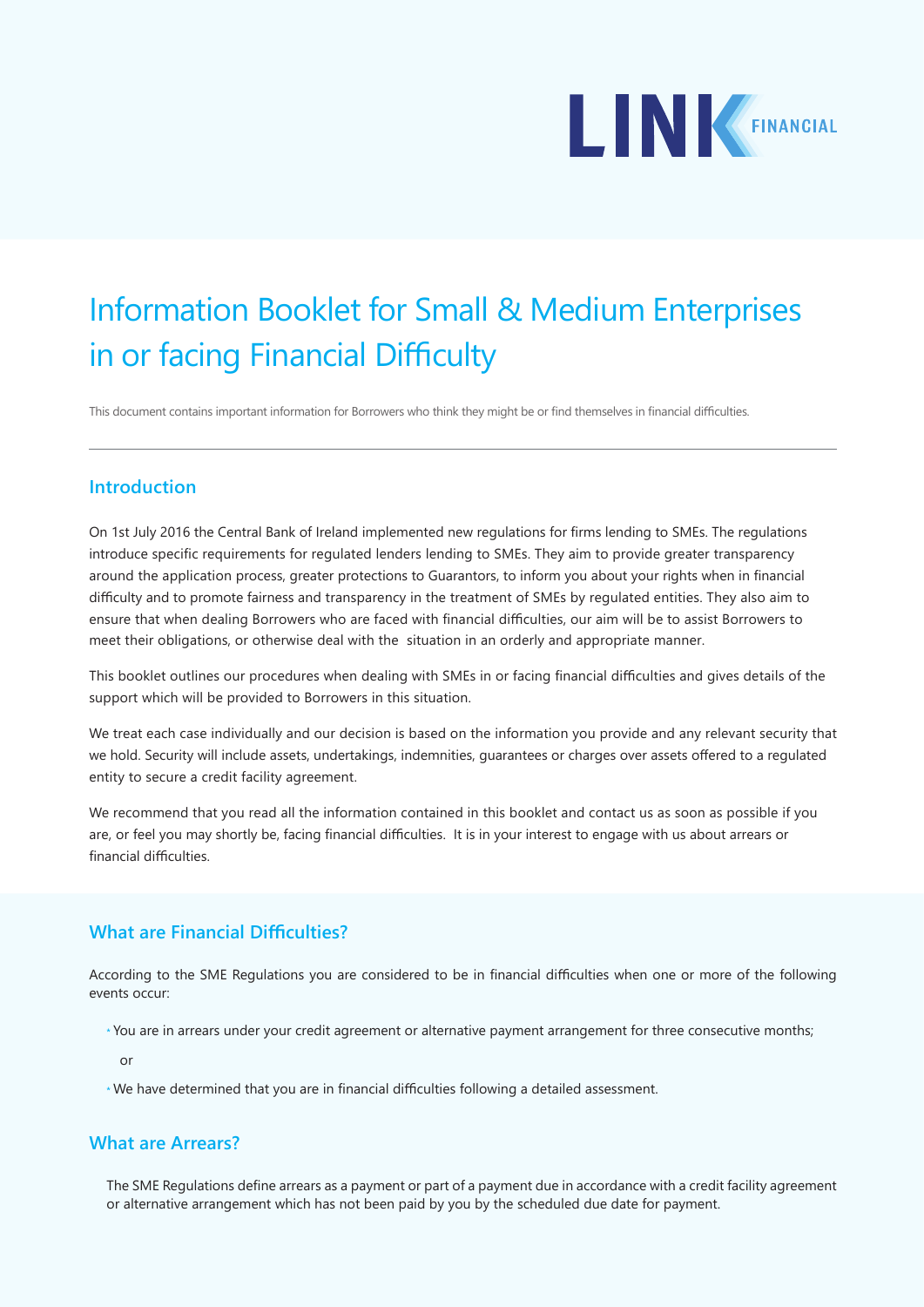## **What should I do if I am in financial difficulties?**

We understand that from time to time you may face financial difficulties which could affect your ability to re-pay your credit agreement with us. If you find yourself in this situation our staff are on hand to help you and can work with you to try and arrive at a solution.

Below are some steps that enable us to help you as soon as possible:

Contact us as soon as you are not able to make your payments;

- **\*** Tell us as soon as there are any changes to your financial circumstances that could change your ability to repay your agreement;
- **\*** Once you have made contact discuss your circumstances with us and cooperate fully with any information requests within agreed time frames. Any information that you provide must be accurate and correct;
- **\*** Keep us informed of any further developments as the situation develops.

We strongly advise that you contact us and fully cooperate at all stages of our discussions. If you do not co-operate with us you may be classified as not co-operating.

#### **What does not cooperating mean?**

The SME Regulations describes not cooperating as a situation in which:

- **\*** You have failed to make a full and truthful disclosure to us on the information we have required to assess your financial situation, within the timeframe we have specified;
- **\*** We have issued to you a warning letter warning that you may be classified as not co-operating should certain conditions not be met;
- **\*** You have not carried the action or actions within the timeframes specified as set out in the warning letter.

If you do not cooperate with us then we will not be able to work with you to reach an amicable solution. We will be left with no option but to terminate your credit agreement or rescind your alternative arrangement, if applicable recover the asset and pursue any security that we may hold. Please note that when the security is realised, and there is a shortfall you will remain liable for all outstanding debts.

## **I have informed you of my situation or have been assessed as being in financial difficulties what happens now?**

Once you have informed us of your situation or you have been assessed as being in financial difficulties the following steps will be taken:

- 1) We will ask you for some financial information, this may include up to date certified audited accounts; up to date management accounts and cash flow; up to date business plan and/or a proposal of how your intend to meet the repayment obligations; a profile of your business assets, liabilities, income and expenditure and confirmation of your current tax status. Depending on your business there may be further documents required, we will let you know about this if we need more information.
- 2) We will appoint a dedicated contact point and inform you of the relevant contact details of the designated contact point within the respective business unit.
- 3) We will complete an assessment of your position for an Alternative Arrangement. This assessment will be based on relevant facts, including your particular individual circumstances; your overall indebtedness; business plan and proposal; your repayment capacity and repayment history. We aim to provide you with a decision regarding an Alternative Arrangement as quickly as possible from receipt of all the relevant documents and information we request. This will normally take less than 15 working days. Complex reviews or exceptional circumstances may take longer.